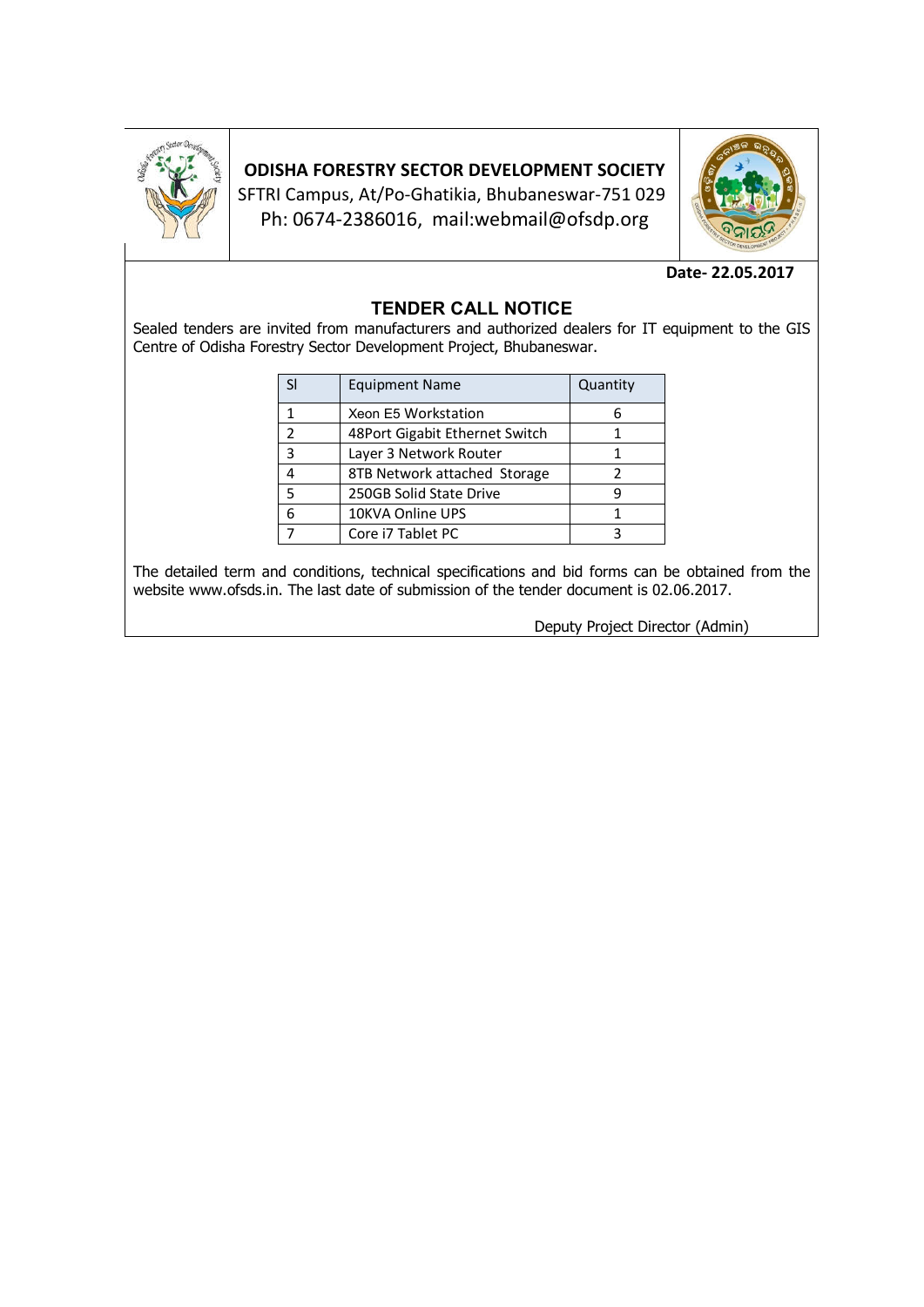#### **TENDER CALL NOTICE FOR SUPPLY OF IT EQUIPMENTS TO THE GIS CENTRE**

Sealed tenders are invited from manufacturers and authorized dealers for supply of IT Equipment to the GIS Centre of Odisha Forestry Sector Development Project, Bhubaneswar, The list of IT Equipment, quantity and detailed specifications are shown in **Annexure-I.** The interested bidders shall submit the tenders in sealed packets with the detailed specification of the products proposed which should not be lower than the specification as per **annexure- I** and price quoted for total no of units.

The Price quotation should be submitted along with a Demand Draft of Rs 5,000/- towards EMD which is refundable. Any additional information about the product in the form of pamphlets, brochures, and other product literature can also be enclosed. The Quotation should be submitted in a sealed cover and super scribed **'Supply of IT Equipment to the GIS Centre**' and addressed to the Deputy Project Director (Admin), Odisha Forestry Sector Development Society, SFTRI Campus, Ghatikia, Bhubaneswar 751 029.

The last date for submission of the tender documents is **02.06.2017 3.30 PM** and the same will be opened at **4.30 PM on the same day**. The Participating firm may send their representative with valid identification proof at the time of opening of the quotations

### **Terms & Conditions:**

- 1. The Price Quotation should contain the following documents:
	- a) Authorization Certificate from the Original Equipment Manufacturer
	- b) VAT Clearance Certificate.
	- c) Income Tax Clearance Certificate
	- d) Refundable EMD of Rs 5,000/- to be furnished as Demand Draft drawn in favor of "**Project Director, OFSDP Phase II**", payable at Bhubaneswar.
- 2. The successful bidder should supply the IT Equipment within a period of 15 Days or as may be decided mutually.
- 3. Failure to supply the order within the specified time will entail cancellation of orders and forfeiture of the EMD.
- 4. The decision of the tender accepting authority is final. The tender accepting authority reserves the right to reject any or all tenders at his/her own discretion without assigning any reason whatsoever.

Deputy Project Director (Admin)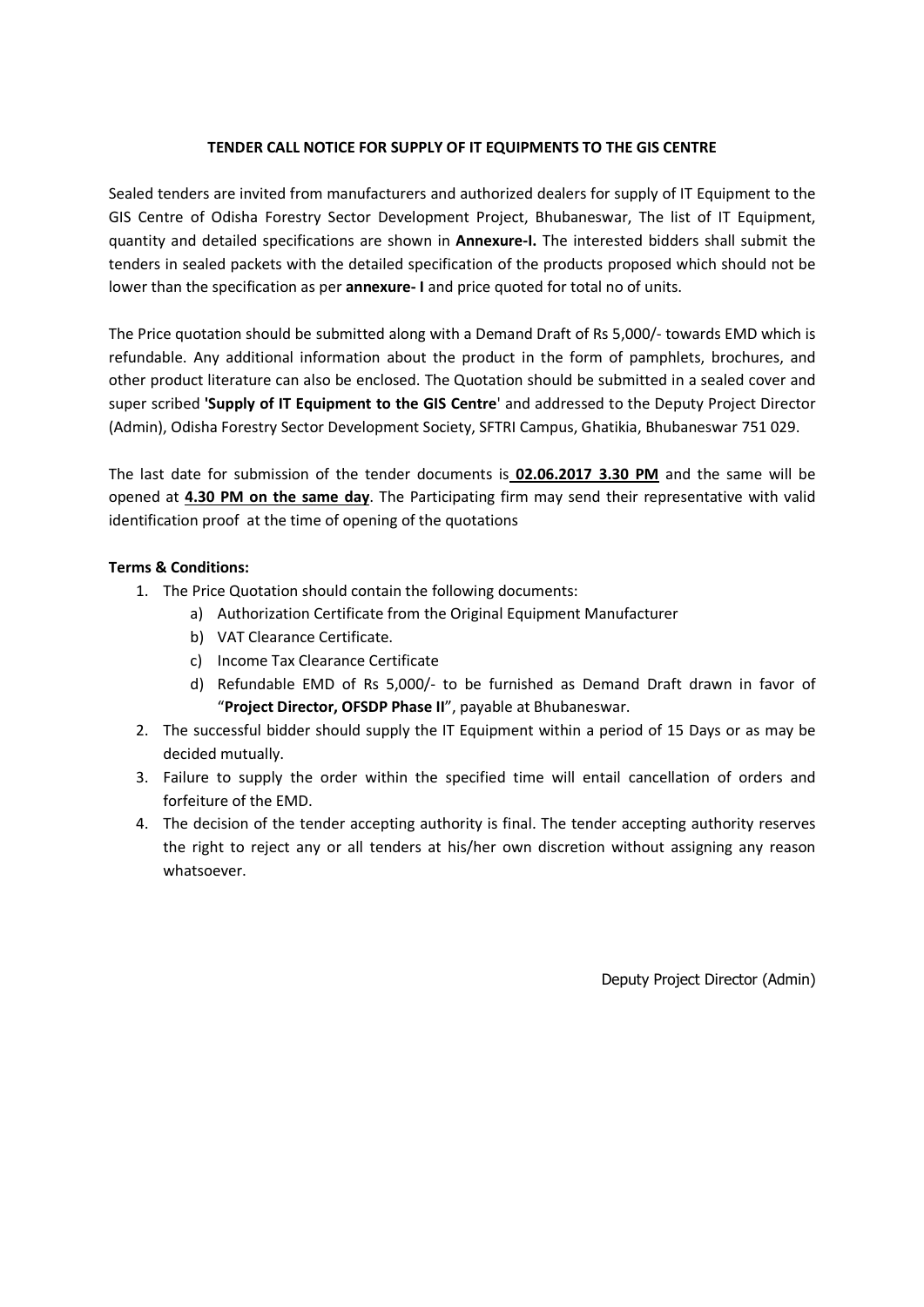| SI <sub>No</sub> | Category               |                         | Minimum technical Specifications required | <b>Product Specification</b><br>to be mentioned by the<br>supplier | <b>No of Units</b><br>required | Make &<br><b>Model</b><br><b>Proposed</b> | <b>Total Price</b><br>including all<br><b>Taxes in Rupees</b> |
|------------------|------------------------|-------------------------|-------------------------------------------|--------------------------------------------------------------------|--------------------------------|-------------------------------------------|---------------------------------------------------------------|
|                  |                        | Chassis / Form          | Tower chassis with basic accessories to   |                                                                    |                                |                                           |                                                               |
|                  |                        | Factor                  | support the system                        |                                                                    |                                |                                           |                                                               |
|                  |                        | Processors              | Xeon E5 2600 family better                |                                                                    |                                |                                           |                                                               |
|                  |                        | No of Processors        |                                           |                                                                    |                                |                                           |                                                               |
|                  |                        | Memory                  | 16GB ECC (DDR3-1600MHz) or better         |                                                                    |                                |                                           |                                                               |
|                  |                        |                         | 1 SSD 256GB and 1 Nos 900GB SAS           |                                                                    |                                |                                           |                                                               |
|                  |                        | <b>Hard Drives</b>      | 10k RPM drives or better and one bay      |                                                                    |                                |                                           |                                                               |
|                  |                        |                         | for optical drive                         |                                                                    |                                |                                           |                                                               |
|                  |                        | <b>Drive Bays</b>       | 4 or more                                 |                                                                    |                                |                                           |                                                               |
|                  |                        | <b>Optical Drive</b>    | DVD combo Drive                           |                                                                    |                                |                                           |                                                               |
|                  |                        |                         | NVIDIA Quadro 2000 / AMD FirePro          |                                                                    |                                |                                           |                                                               |
| $\mathbf{1}$     | Xeon E5<br>Workstation | Video Card              | V5900 or better with dual monitor output  |                                                                    | 6                              |                                           |                                                               |
|                  |                        |                         | on HDMI / DVI ports                       |                                                                    |                                |                                           |                                                               |
|                  |                        | I/O Slots               | PCIe slots 2 or more                      |                                                                    |                                |                                           |                                                               |
|                  |                        | Network Interfaces      | Integrated 1 GbE or better                |                                                                    |                                |                                           |                                                               |
|                  |                        | <b>Operating System</b> | Windows 7 Professional 64 bit or better   |                                                                    |                                |                                           |                                                               |
|                  |                        |                         | Compatible/standard keyboard and          |                                                                    |                                |                                           |                                                               |
|                  |                        | <b>IO Devices</b>       | optical mouse with USB connectivity       |                                                                    |                                |                                           |                                                               |
|                  |                        |                         | 2 nos Compatible LED displays of size     |                                                                    |                                |                                           |                                                               |
|                  |                        |                         | 22 inch or more and resolution 1920 x     |                                                                    |                                |                                           |                                                               |
|                  |                        | Display / Monitor       | 1080 or better with DVI / HDMI input      |                                                                    |                                |                                           |                                                               |
|                  |                        |                         | compatible with the installed Video Card  |                                                                    |                                |                                           |                                                               |
|                  |                        | Warranty                | 3 Years or more on site                   |                                                                    |                                |                                           |                                                               |
|                  |                        | Type                    | Unmanaged                                 |                                                                    |                                |                                           |                                                               |
|                  | 48Port                 |                         | 48 10/100/1000BASE-T Auto-                |                                                                    |                                |                                           |                                                               |
| $\overline{2}$   | <b>Ethernet</b>        | Ports                   | negotiating, Auto-MDI/MDI-X ports         |                                                                    | 1                              |                                           |                                                               |
|                  | <b>Switch</b>          | Warranty                | 1 Year or more                            |                                                                    |                                |                                           |                                                               |
|                  |                        | Type                    | Layer 3 routing                           |                                                                    |                                |                                           |                                                               |
|                  |                        |                         | Virtual eXtensible LAN, Multiple WAN      |                                                                    |                                |                                           |                                                               |
|                  |                        | Connectivity            | interfaces, USB interface, Flexible port  |                                                                    |                                |                                           |                                                               |
|                  |                        |                         | selection                                 |                                                                    |                                |                                           |                                                               |
|                  |                        |                         | Layer 2 switching, Static IPv4 routing,   |                                                                    |                                |                                           |                                                               |
|                  |                        |                         | Static IPv6 routing, NAT-PT, WAN          |                                                                    |                                |                                           |                                                               |
|                  | Layer3                 | Function                | Optimization, Dynamic Host                |                                                                    |                                |                                           |                                                               |
| $\mathbf{3}$     | <b>Network</b>         |                         | Configuration Protocol (DHCP)             |                                                                    | 1                              |                                           |                                                               |
|                  | Router                 |                         | Enhanced stateful firewall, IPSec VPN,    |                                                                    |                                |                                           |                                                               |
|                  |                        | Security                | Network login, Network address            |                                                                    |                                |                                           |                                                               |
|                  |                        |                         | translation                               |                                                                    |                                |                                           |                                                               |
|                  |                        |                         | SSL based secure web management           |                                                                    |                                |                                           |                                                               |
|                  |                        | Management              | Preferred                                 |                                                                    |                                |                                           |                                                               |
|                  |                        | Warranty                | 3 Years or more on site                   |                                                                    |                                |                                           |                                                               |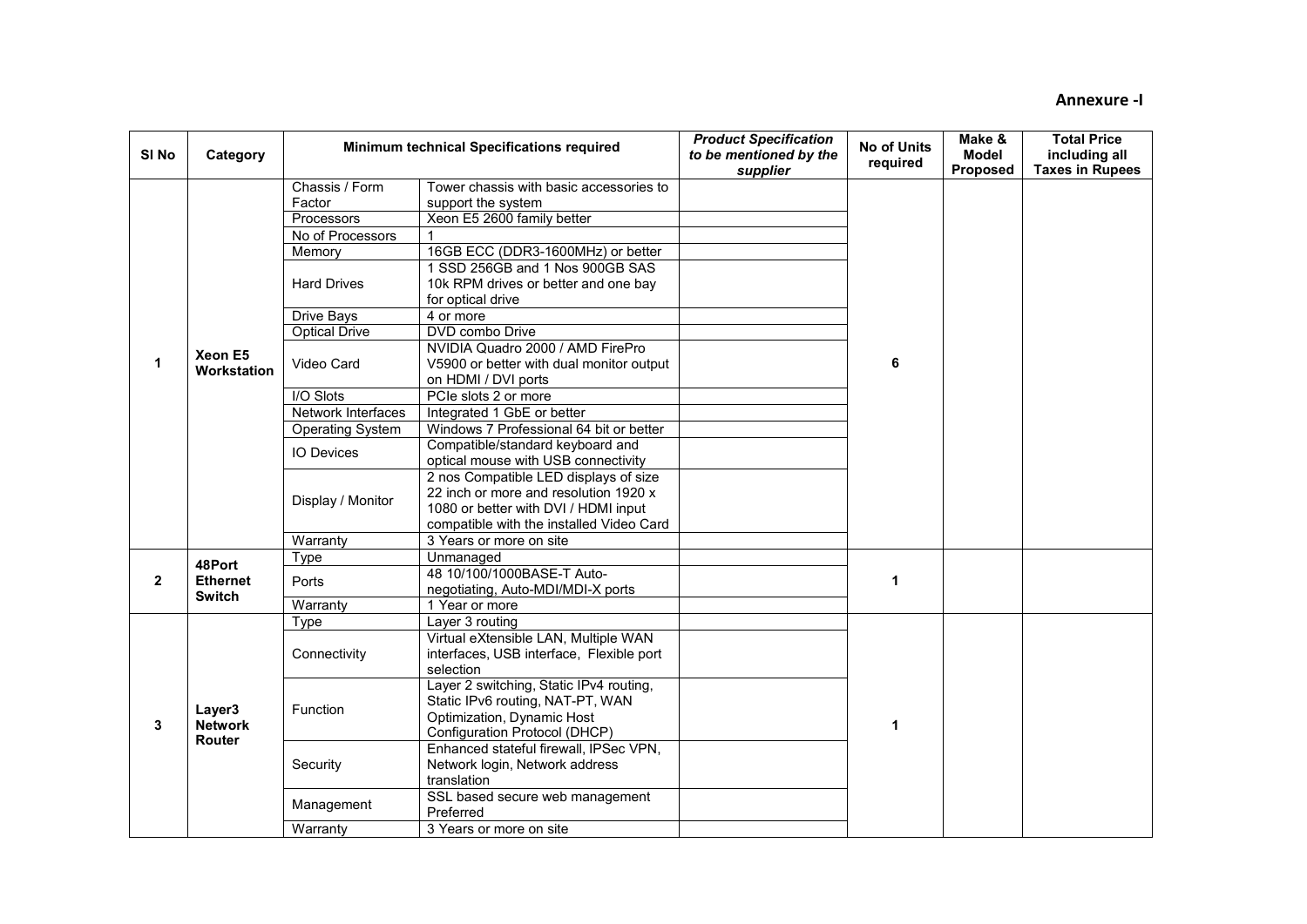| 8TB<br><b>Network</b><br>4<br><b>Attached</b><br><b>Storage</b> |                            | Storage                               | 8TB or more                                                                                                                                          |  |              |  |  |
|-----------------------------------------------------------------|----------------------------|---------------------------------------|------------------------------------------------------------------------------------------------------------------------------------------------------|--|--------------|--|--|
|                                                                 |                            | Type                                  | NAS server                                                                                                                                           |  |              |  |  |
|                                                                 |                            | <b>RAM</b>                            | 512MB DRAM or more                                                                                                                                   |  |              |  |  |
|                                                                 |                            | Interface                             | Ethernet 100/1000Base-TX, parallel<br>(IEEE 1284)                                                                                                    |  | $\mathbf{2}$ |  |  |
|                                                                 |                            | Management                            | SSL based secure web management                                                                                                                      |  |              |  |  |
|                                                                 |                            | Warranty                              | 3 Years or more on site                                                                                                                              |  |              |  |  |
| 5                                                               | 250GB Solid                | <b>Digital Storage</b><br>Capacity    | 250GB or more                                                                                                                                        |  |              |  |  |
|                                                                 | <b>State Drive</b>         | Hardware Interface                    | SATA 6.0 Gb/s                                                                                                                                        |  | 9            |  |  |
|                                                                 |                            | Warranty                              | 3 Years or more on site                                                                                                                              |  |              |  |  |
|                                                                 |                            | Type                                  | True Online Uninterrupted Power<br>Supply                                                                                                            |  |              |  |  |
|                                                                 | 10KVA<br><b>Online UPS</b> | Power Rating /<br>Capacity            | 10 KVA or more at Power Factor of 0.8<br>or better                                                                                                   |  | 1            |  |  |
|                                                                 |                            | <b>Input Voltage</b><br>Range / Phase | 250 Volts to 470 Volts / 3 Phase 4 wire                                                                                                              |  |              |  |  |
|                                                                 |                            | Output Voltage /<br>Phase             | 230 Volts(+/- 5%) / Single Phase<br>(Neutral, Phase, Earth)                                                                                          |  |              |  |  |
|                                                                 |                            | Frequency(Both<br>input and output)   | 50 Hz(+/- 10%)                                                                                                                                       |  |              |  |  |
|                                                                 |                            | <b>Inverter Output</b><br>Waveform    | True Sine Wave                                                                                                                                       |  |              |  |  |
|                                                                 |                            | Battery Backup<br>Time                | 2 Hrs or more at Full Load                                                                                                                           |  |              |  |  |
|                                                                 |                            | <b>Battery Capacity</b>               | 24000 VAH or more                                                                                                                                    |  |              |  |  |
|                                                                 |                            | <b>Battery Type</b>                   | Maintenance Free Lead Acid Batteries                                                                                                                 |  |              |  |  |
| 6                                                               |                            | <b>Bypass</b>                         | Automatic bypass on fault conditions<br>and manual bypass switch                                                                                     |  |              |  |  |
|                                                                 |                            | Protection                            | Protection from Under/over voltage,<br>overload, Short Circuit, input surge &<br>spikes, single phase and proper<br>insulation throughout the system |  |              |  |  |
|                                                                 |                            | Alarms and                            | Audio alarms and panel indicators for                                                                                                                |  |              |  |  |
|                                                                 |                            | Indicators                            | fault and error conditions                                                                                                                           |  |              |  |  |
|                                                                 |                            | Warranty                              | 3 Years or more on UPS, 2 years or<br>more on Batteries                                                                                              |  |              |  |  |
|                                                                 |                            | Installation and<br>Training          | Complete installation, commissioning<br>and training on the product                                                                                  |  |              |  |  |
|                                                                 |                            |                                       | Details of Service Support for<br>Bhubaneswar to be attached                                                                                         |  |              |  |  |
|                                                                 |                            | Service Support                       |                                                                                                                                                      |  |              |  |  |